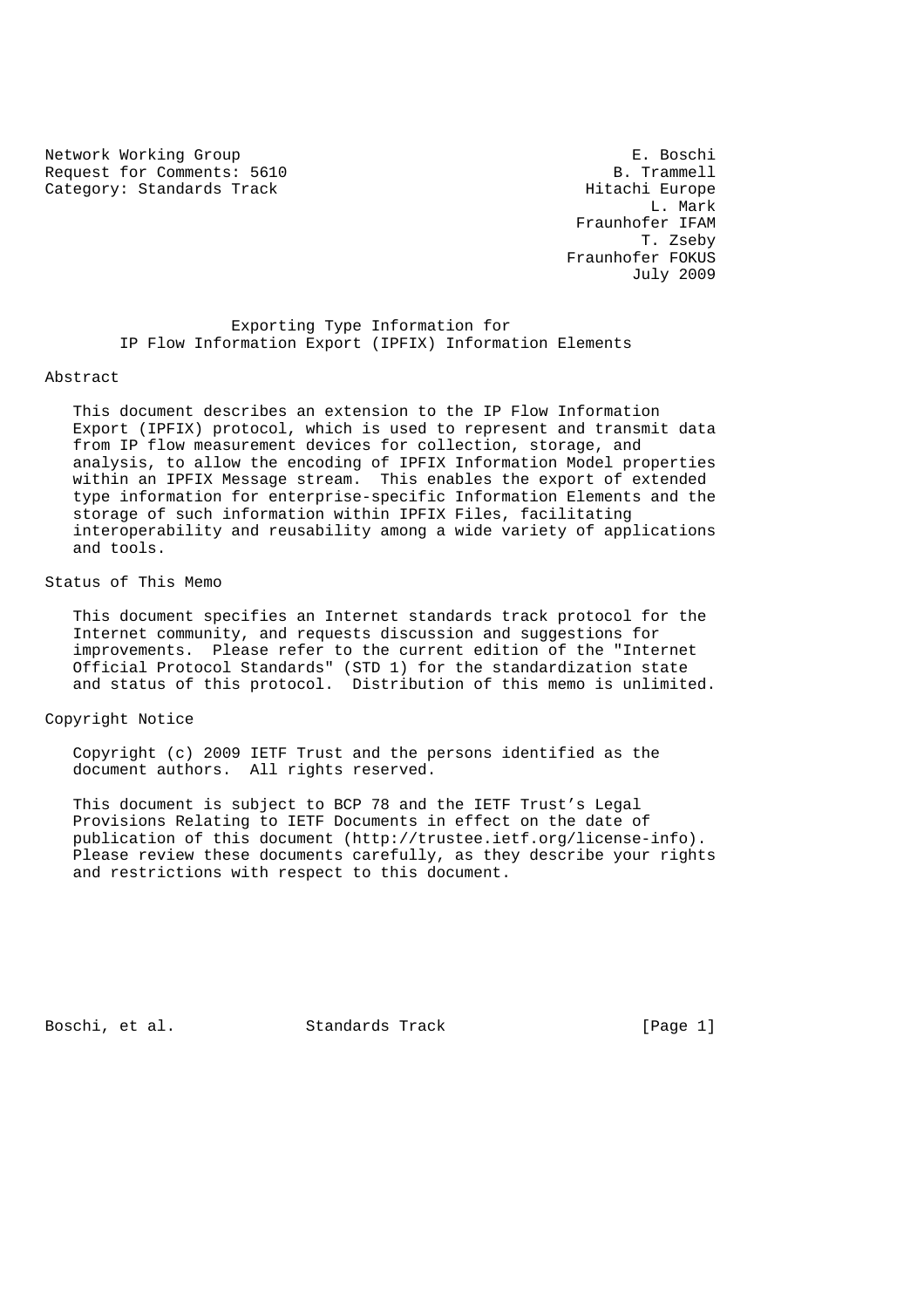# Table of Contents

|       |      |                                                                     |  |  |  |  |  |  |  |  |  |  | 3              |
|-------|------|---------------------------------------------------------------------|--|--|--|--|--|--|--|--|--|--|----------------|
|       |      | IPFIX Documents Overview                                            |  |  |  |  |  |  |  |  |  |  | $\overline{4}$ |
| 2.    |      |                                                                     |  |  |  |  |  |  |  |  |  |  | 4              |
| 3.    |      | Type Information Export $\dots \dots \dots \dots \dots \dots \dots$ |  |  |  |  |  |  |  |  |  |  | 5              |
|       | 3.1. | informationElementDataType                                          |  |  |  |  |  |  |  |  |  |  | 5              |
|       | 3.2. |                                                                     |  |  |  |  |  |  |  |  |  |  | 6              |
|       | 3.3. | informationElementName                                              |  |  |  |  |  |  |  |  |  |  | 7              |
|       | 3.4. | informationElementRangeBegin                                        |  |  |  |  |  |  |  |  |  |  | 7              |
|       | 3.5. |                                                                     |  |  |  |  |  |  |  |  |  |  | 7              |
|       | 3.6. | informationElementSemantics 8                                       |  |  |  |  |  |  |  |  |  |  |                |
|       | 3.7. | informationElementUnits 9                                           |  |  |  |  |  |  |  |  |  |  |                |
|       | 3.8. | privateEnterpriseNumber 9                                           |  |  |  |  |  |  |  |  |  |  |                |
|       |      | 3.9. Information Element Type Options Template 10                   |  |  |  |  |  |  |  |  |  |  |                |
|       |      | 3.10. Data Type and Semantics Restrictions 12                       |  |  |  |  |  |  |  |  |  |  |                |
| 4.    |      | Security Considerations 13                                          |  |  |  |  |  |  |  |  |  |  |                |
| 5.    |      |                                                                     |  |  |  |  |  |  |  |  |  |  |                |
| б.    |      |                                                                     |  |  |  |  |  |  |  |  |  |  |                |
| $7$ . |      |                                                                     |  |  |  |  |  |  |  |  |  |  |                |
|       | 71   | Normative References 15                                             |  |  |  |  |  |  |  |  |  |  |                |
|       | 7.2. | Informative References 16                                           |  |  |  |  |  |  |  |  |  |  |                |
|       |      |                                                                     |  |  |  |  |  |  |  |  |  |  |                |

Boschi, et al. Standards Track [Page 2]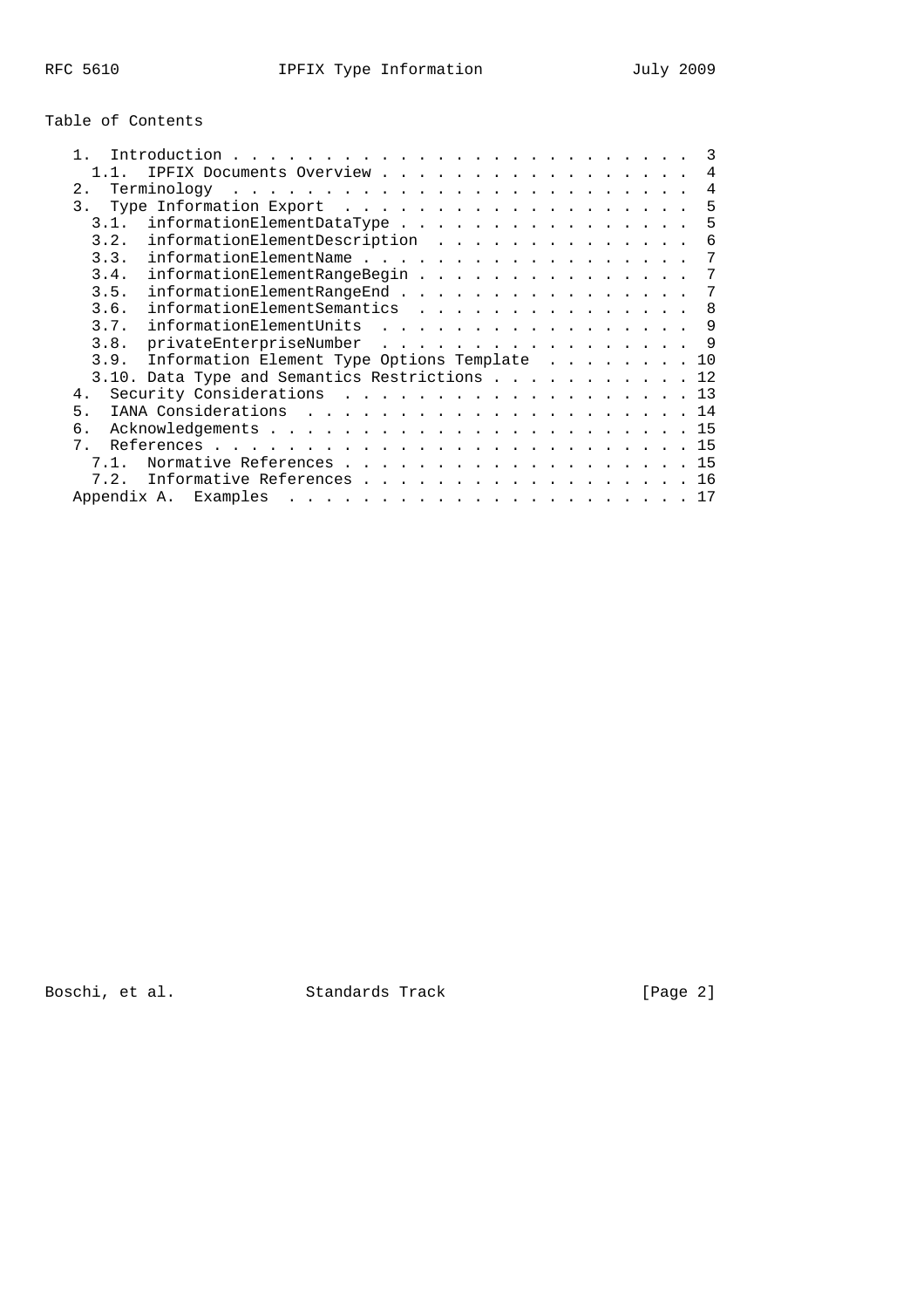#### 1. Introduction

 IP Flow Information Export (IPFIX) provides a template mechanism for the flexible description of Data Records, by defining a record as a collection of Information Elements defined in an IANA registry, However, these Templates provide limited information about the type of described data; indeed, they encode only the size of the fields defined by these Information Elements. There presently exists no mechanism to provide full type information for these Information Elements, as is defined for the Information Elements in the IPFIX Information Model [RFC5102].

 This especially limits the interoperability of enterprise-specific Information Elements. It is not possible to use analysis tools on IPFIX records containing these partially defined Information Elements that have not been developed with a priori knowledge of their types, since such tools will not be able to decode them; these tools can only treat and store them as opaque octet arrays. However, if richer information is available, additional operations such as efficient storage, display, and limited analysis of records containing enterprise-specific Information Elements become possible, even for Collecting Processes that have not been specifically developed to understand them.

 This document defines a general mechanism to encode the full set of properties available for the definition of Information Elements within the IPFIX Information Model inline within an IPFIX Message stream using IPFIX Options. This mechanism may be used to fully define type information for Information Elements used within a message stream, without resorting to an external reference or reliance on out-of-band configuration, thereby improving the interoperability of enterprise-specific Information Elements.

 Note that the solution described in this document is not intended as a replacement for registration with IANA of generally useful Information Elements. It introduces overhead and does not lead to real interoperability as provided by standardization. Therefore, we highly recommend standardizing all new generally useful Information Elements by registering them with IANA. Standardization is straightforward, and the type information that needs to be specified in order to support the proposed solution provides a perfect basis for the description required for standardizing the Information Element.

 It might happen that an Information Element previously described by the mechanism in this document later becomes an IANA-registered, standard Information Element. In such environments, old and new versions of the Information Element can coexist. A translation

Boschi, et al. Standards Track [Page 3]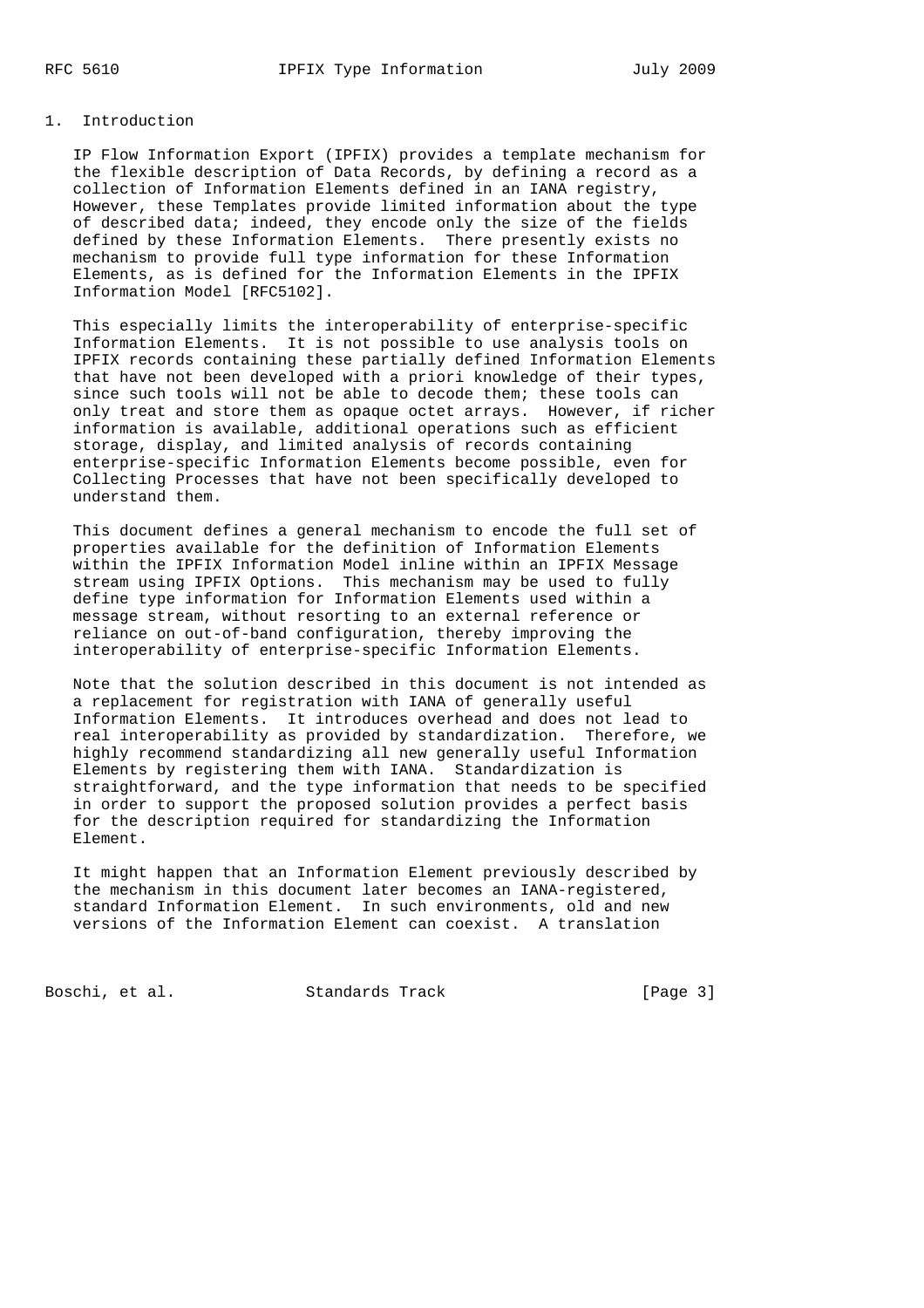between Information Elements expressed by the described solution and standardized Information Elements is therefore not necessary and is out of scope for this document.

### 1.1. IPFIX Documents Overview

 "Specification of the IP Flow Information Export (IPFIX) Protocol for the Exchange of IP Traffic Flow Information" [RFC5101] (informally, the IPFIX Protocol document) and its associated documents define the IPFIX Protocol, which provides network engineers and administrators with access to IP traffic flow information.

 "Architecture for IP Flow Information Export" [RFC5470] (the IPFIX Architecture document) defines the architecture for the export of measured IP flow information out of an IPFIX Exporting Process to an IPFIX Collecting Process, and the basic terminology used to describe the elements of this architecture, per the requirements defined in "Requirements for IP Flow Information Export" [RFC3917]. The IPFIX Protocol document [RFC5101] then covers the details of the method for transporting IPFIX Data Records and Templates via a congestion-aware transport protocol from an IPFIX Exporting Process to an IPFIX Collecting Process.

 "Information Model for IP Flow Information Export" [RFC5102] (informally, the IPFIX Information Model document) describes the Information Elements used by IPFIX, including details on Information Element naming, numbering, and data type encoding.

 This document references the Protocol and Architecture documents for terminology and extends the IPFIX Information Model to provide new Information Elements for the representation of Information Element properties. It draws data type definitions and data type semantics definitions from the Information Model; the encodings of these data types are defined in [RFC5101].

2. Terminology

 Terms used in this document that are defined in the Terminology section of the IPFIX Protocol [RFC5101] document are to be interpreted as defined there.

 The key words "MUST", "MUST NOT", "REQUIRED", "SHALL", "SHALL NOT", "SHOULD", "SHOULD NOT", "RECOMMENDED", "MAY", and "OPTIONAL" in this document are to be interpreted as described in RFC 2119 [RFC2119].

Boschi, et al. Standards Track [Page 4]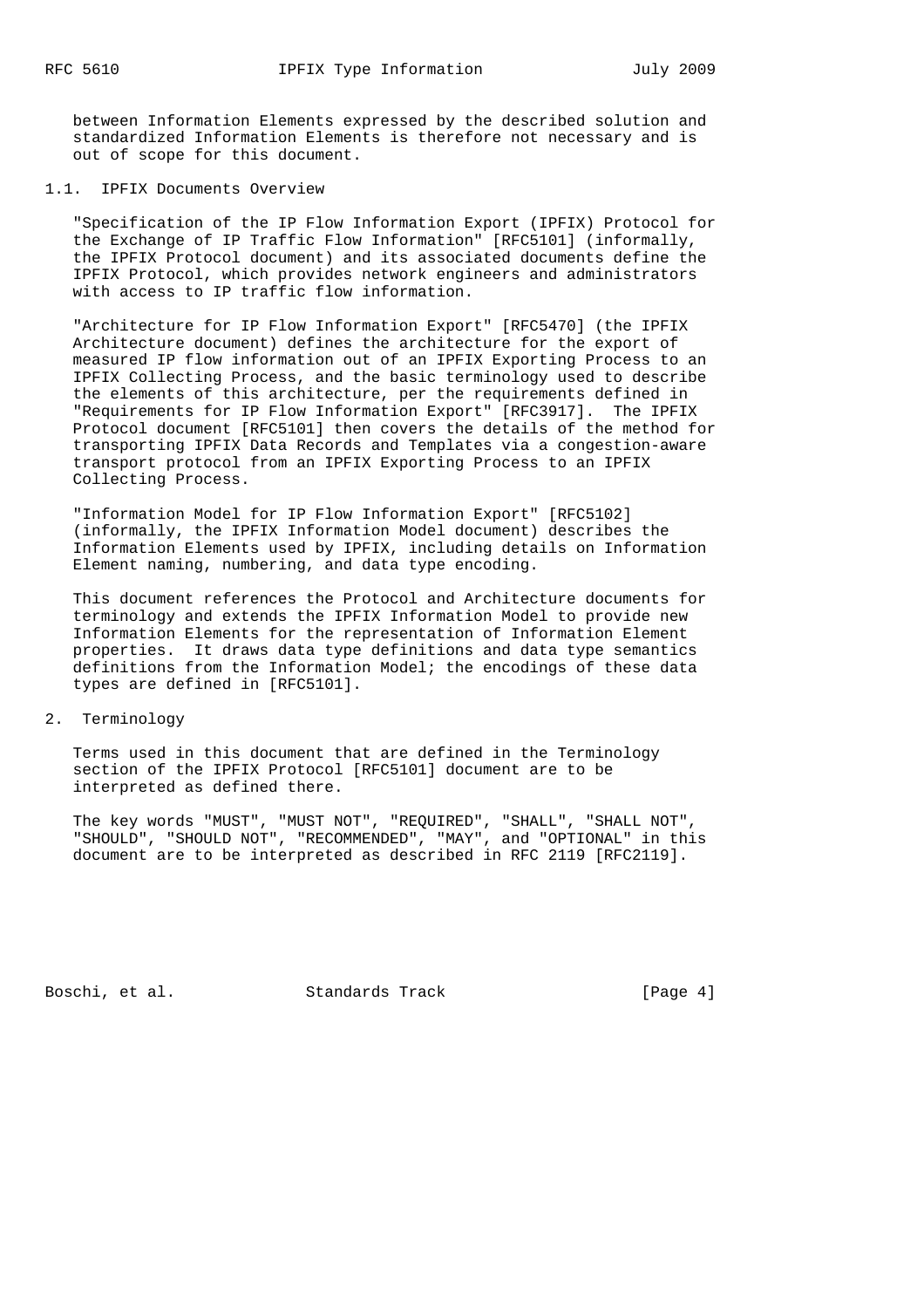### 3. Type Information Export

 This section describes the mechanism used to encode Information Element type information within an IPFIX Message stream. This mechanism consists of an Options Template Record used to define Information Element type records, and a set of Information Elements required by these type records. We first specify the necessary Information Elements, followed by the structure of the Options Template describing the type records.

 Note that Information Element type records require one Information Element, informationElementId, that is defined in the Packet Sampling (PSAMP) Information Model [RFC5477]. This Information Element supports references only to IANA-defined Information Elements; the privateEnterpriseNumber Information Element is required alongside informationElementId to describe enterprise-specific Information Elements.

### 3.1. informationElementDataType

 Description: A description of the abstract data type of an IPFIX information element. These are taken from the abstract data types defined in Section 3.1 of the IPFIX Information Model [RFC5102]; see that section for more information on the types described below. This field may take the values defined in Table 1 below.

Boschi, et al. Standards Track [Page 5]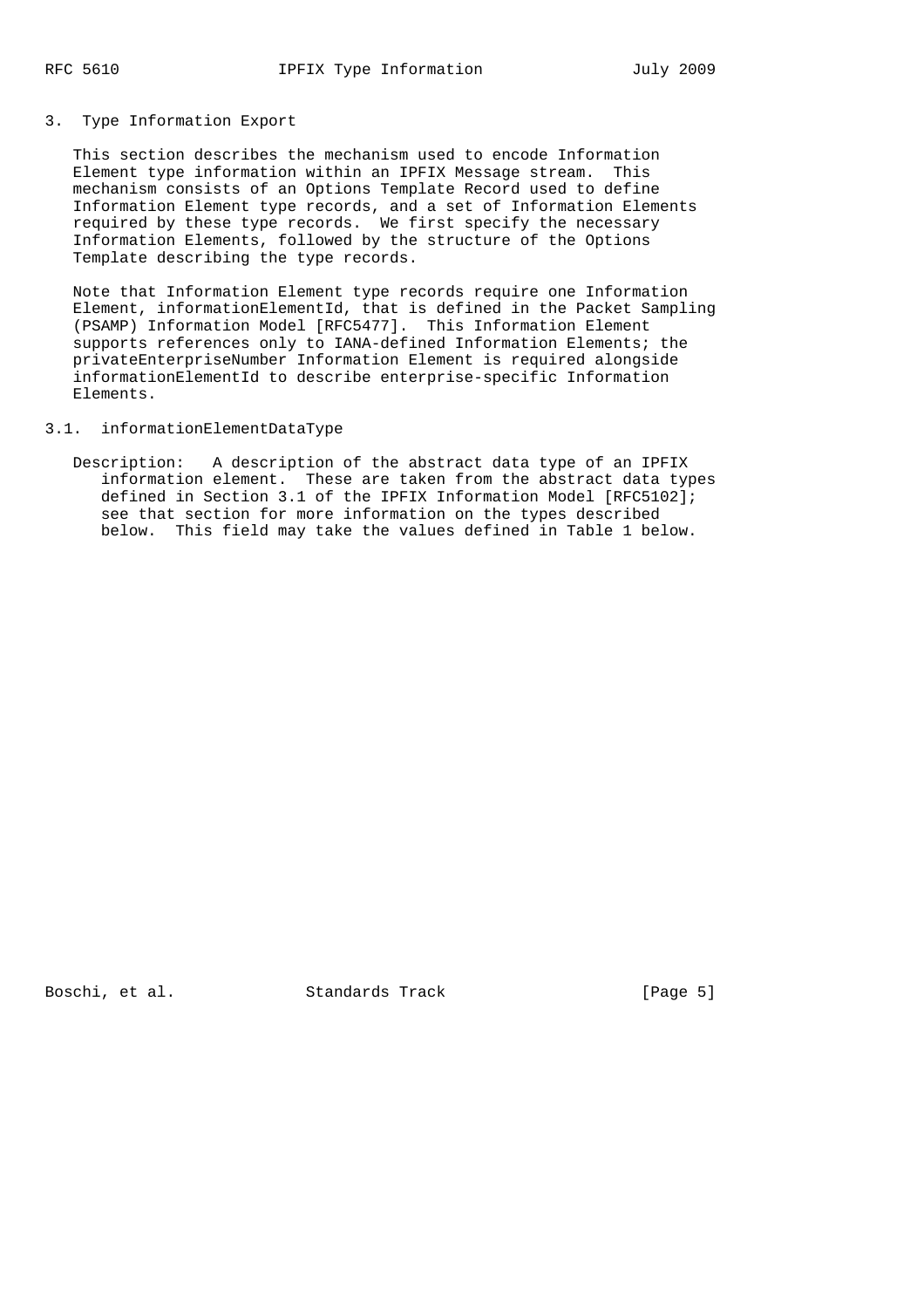| Value          | Description          |
|----------------|----------------------|
|                |                      |
| 0              | octetArray           |
| 1              | unsigned8            |
| 2              | unsigned16           |
| 3              | unsigned32           |
| 4              | unsigned64           |
| 5              | signed8              |
| 6              | signed16             |
| 7              | signed32             |
| 8              | signed64             |
| 9              | float32              |
| 1 <sub>0</sub> | float64              |
| 11             | boolean              |
| 12             | macAddress           |
| 13             | string               |
| 14             | dateTimeSeconds      |
| 15             | dateTimeMilliseconds |
| 16             | dateTimeMicroseconds |
| 17             | dateTimeNanoseconds  |
| 18             | ipv4Address          |
| 19             | ipv6Address          |
|                |                      |

Table 1: IE Data Type Values

 These types are registered in the IANA IPFIX Information Element Data Type subregistry. This subregistry is intended to assign numbers for type names, not to provide a mechanism for adding data types to the IPFIX Protocol, and as such requires a Standards Action [RFC5226] to modify.

Abstract Data Type: unsigned8

ElementId: 339

Status: current

Reference: Section 3.1 of the IPFIX Information Model [RFC5102]

## 3.2. informationElementDescription

 Description: A UTF-8 [RFC3629] encoded Unicode string containing a human-readable description of an Information Element. The content of the informationElementDescription MAY be annotated with one or more language tags [RFC4646], encoded in-line [RFC2482] within the UTF-8 string, in order to specify the language in which the

Boschi, et al. Standards Track [Page 6]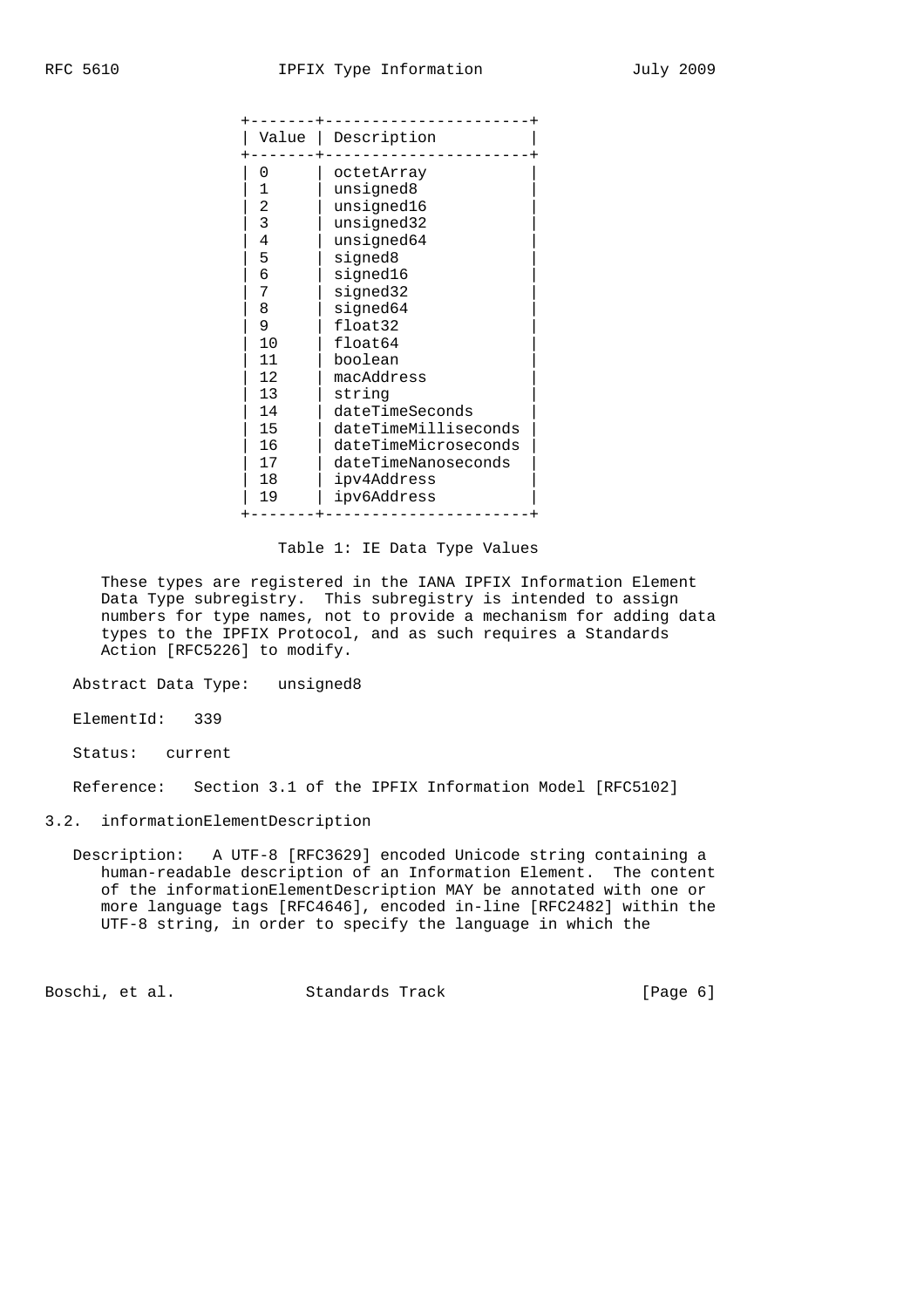description is written. Description text in multiple languages MAY tag each section with its own language tag; in this case, the description information in each language SHOULD have equivalent meaning. In the absence of any language tag, the "i-default" [RFC2277] language SHOULD be assumed. See the Security Considerations (Section 4) for notes on string handling for Information Element type records.

Abstract Data Type: string

ElementId: 340

Status: current

3.3. informationElementName

- Description: A UTF-8 [RFC3629] encoded Unicode string containing the name of an Information Element, intended as a simple identifier. See the Security Considerations (Section 4) for notes on string handling for Information Element type records.
- Abstract Data Type: string

ElementId: 341

Status: current

3.4. informationElementRangeBegin

 Description: Contains the inclusive low end of the range of acceptable values for an Information Element.

Abstract Data Type: unsigned64

Data Type Semantics: quantity

ElementId: 342

Status: current

3.5. informationElementRangeEnd

 Description: Contains the inclusive high end of the range of acceptable values for an Information Element.

Boschi, et al. Standards Track [Page 7]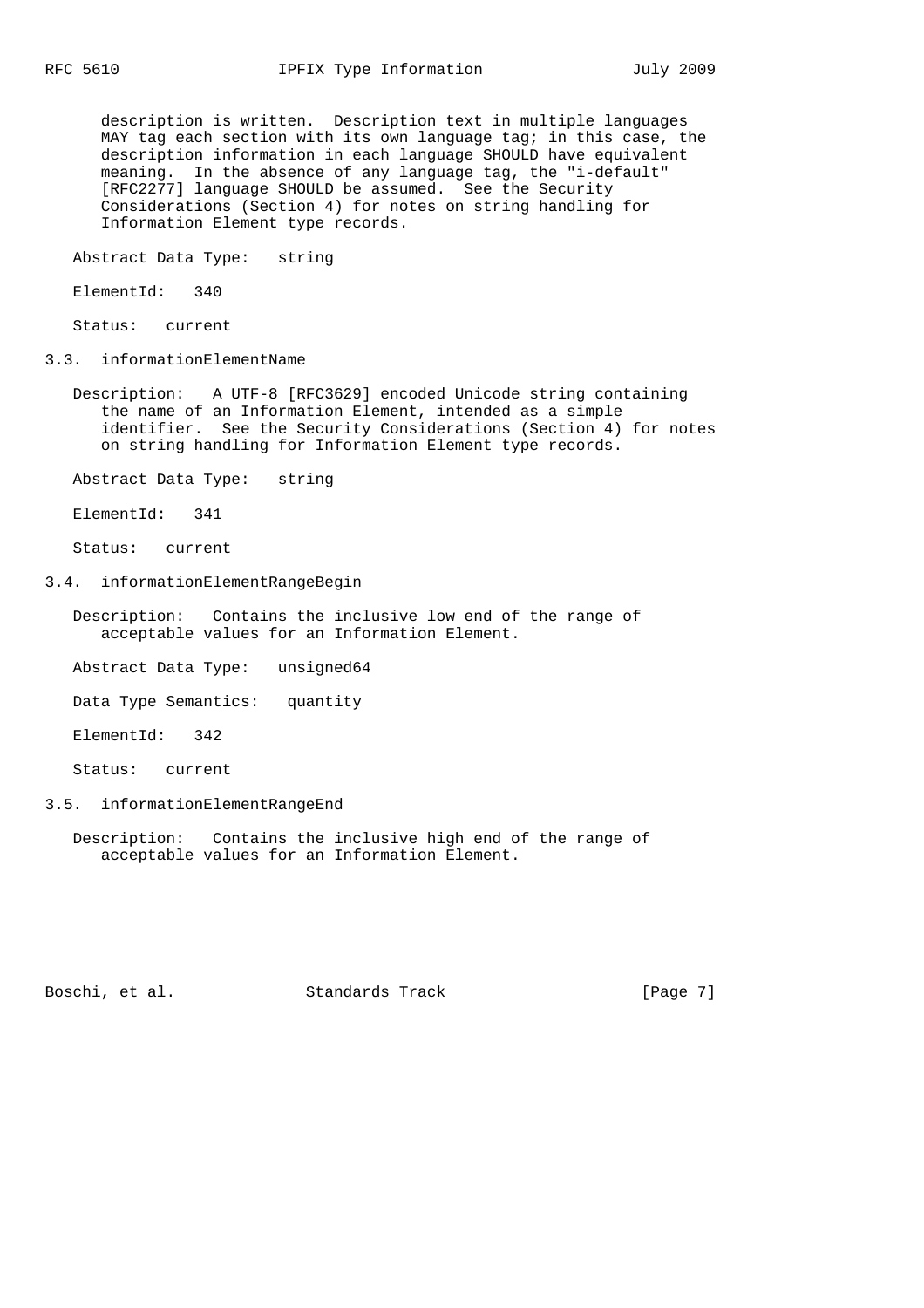Abstract Data Type: unsigned64

Data Type Semantics: quantity

ElementId: 343

Status: current

- 3.6. informationElementSemantics
	- Description: A description of the semantics of an IPFIX Information Element. These are taken from the data type semantics defined in Section 3.2 of the IPFIX Information Model [RFC5102]; see that section for more information on the types described below. This field may take the values in Table 2 below. The special value 0x00 (default) is used to note that no semantics apply to the field; it cannot be manipulated by a Collecting Process or File Reader that does not understand it a priori.

| Value |
|-------|
| 5     |

Table 2: IE Semantics Values

 These semantics are registered in the IANA IPFIX Information Element Semantics subregistry. This subregistry is intended to assign numbers for semantics names, not to provide a mechanism for adding semantics to the IPFIX Protocol, and as such requires a Standards Action [RFC5226] to modify.

Abstract Data Type: unsigned8

ElementId: 344

Status: current

Reference: Section 3.2 of the IPFIX Information Model [RFC5102]

Boschi, et al. Standards Track [Page 8]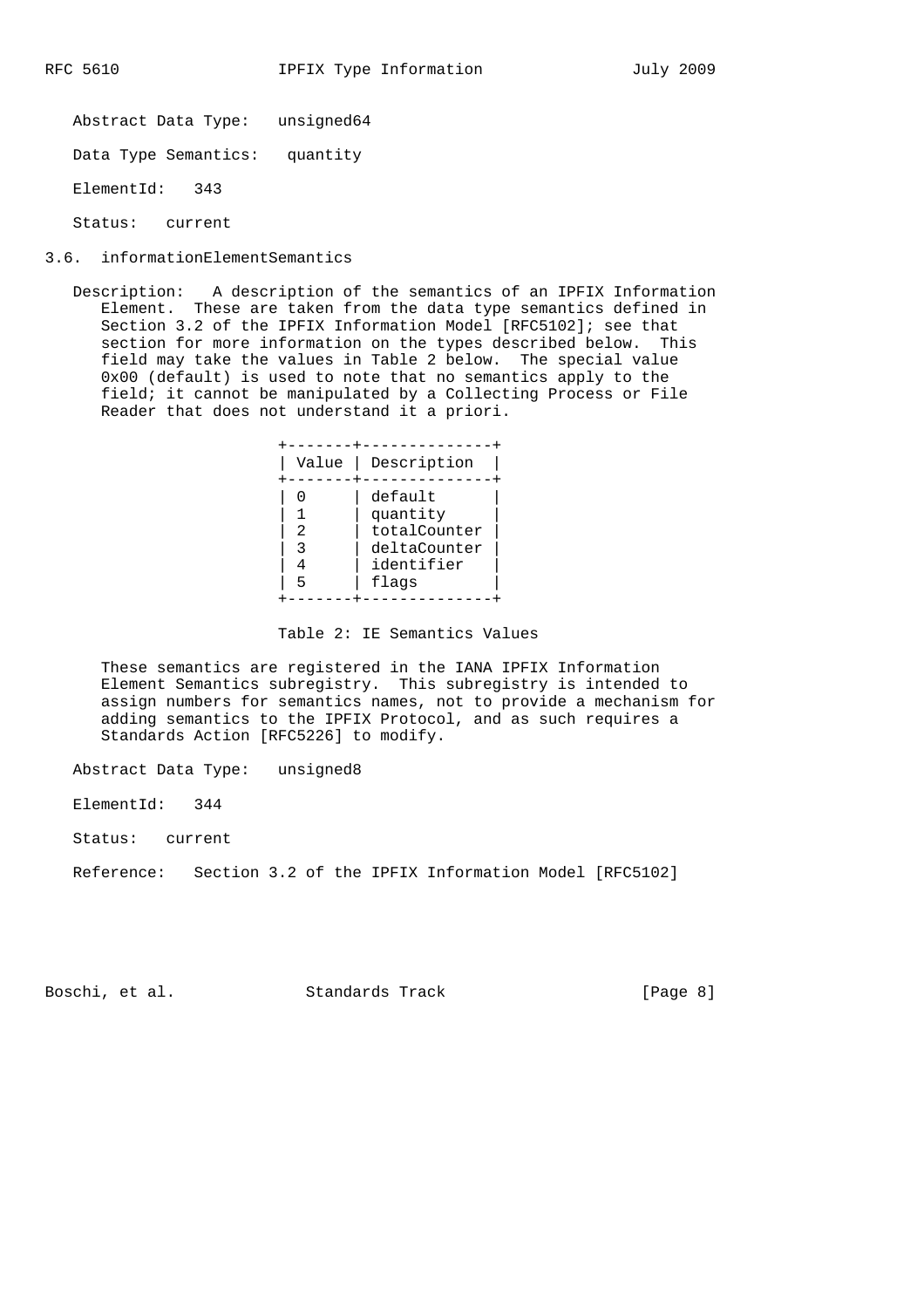### 3.7. informationElementUnits

 Description: A description of the units of an IPFIX Information Element. These correspond to the units implicitly defined in the Information Element definitions in Section 5 of the IPFIX Information Model [RFC5102]; see that section for more information on the types described below. This field may take the values in Table 3 below; the special value 0x00 (none) is used to note that the field is unitless.

| Value                                                  | Name                                                                                                                                                 | Notes                                                                                  |
|--------------------------------------------------------|------------------------------------------------------------------------------------------------------------------------------------------------------|----------------------------------------------------------------------------------------|
| 2<br>3<br>4<br>5<br>6<br>7<br>8<br>9<br>10<br>11<br>12 | none<br>bits<br>octets<br>packets<br>flows<br>seconds<br>milliseconds<br>microseconds<br>nanoseconds<br>4-octet words<br>messages<br>hops<br>entries | for IPv4 header length<br>for reliability reporting<br>for TTL<br>for MPLS label stack |

### Table 3: IE Units Values

 These types are registered in the IANA IPFIX Information Element Units subregistry; new types may be added on a First Come First Served [RFC5226] basis.

Abstract Data Type: unsigned16

ElementId: 345

Status: current

Reference: Section 5 of the IPFIX Information Model [RFC5102]

#### 3.8. privateEnterpriseNumber

 Description: A private enterprise number, as assigned by IANA. Within the context of an Information Element Type record, this element can be used along with the informationElementId element to scope properties to a specific Information Element. To export

Boschi, et al. Standards Track [Page 9]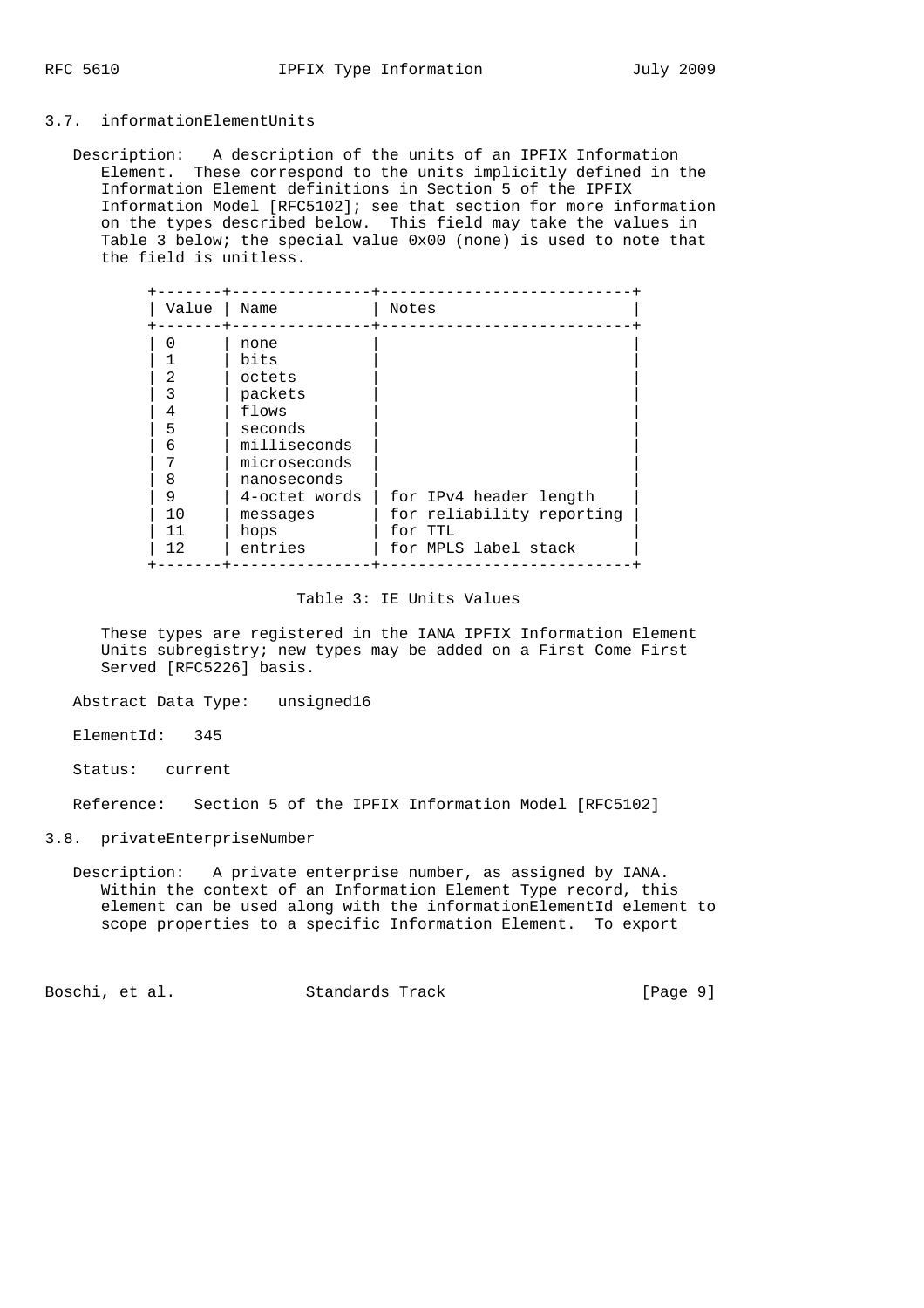type information about an IANA-assigned Information Element, set the privateEnterpriseNumber to 0, or do not export the privateEnterpriseNumber in the type record. To export type information about an enterprise-specific Information Element, export the enterprise number in privateEnterpriseNumber, and export the Information Element number with the Enterprise bit cleared in informationElementId. The Enterprise bit in the associated informationElementId Information Element MUST be ignored by the Collecting Process.

Abstract Data Type: unsigned32

Data Type Semantics: identifier

ElementId: 346

Status: current

 Reference: Sections 3.2 and 3.4.1 of the IPFIX Protocol [RFC5101]; Section 8.2.3 of the PSAMP Information Model [RFC5477].

3.9. Information Element Type Options Template

 The Information Element Type Options Template attaches type information to Information Elements used within Template Records, as scoped to an Observation Domain within a Transport Session. This provides a mechanism for representing an IPFIX Information Model inline within an IPFIX Message stream. Data Records described by this template are referred to as Information Element type records.

 In deployments in which interoperability across vendor implementations of IPFIX is important, an Exporting Process exporting data using Templates containing enterprise-specific Information Elements SHOULD export an Information Element type record for each enterprise-specific Information Element it exports. Collecting Processes MAY use these type records to improve handling of unknown enterprise-specific Information Elements. Exporting Processes using enterprise-specific Information Elements to implement proprietary features MAY omit type records for those Information Elements.

 Information Element type records MUST be handled by Collecting Processes as scoped to the Transport Session in which they are sent; this facility is not intended to provide a method for the permanent definition of Information Elements.

 Similarly, for security reasons, type information for a given Information Element MUST NOT be redefined by Information Element type records, and a Collecting Process MUST NOT allow an Information

Boschi, et al. Standards Track [Page 10]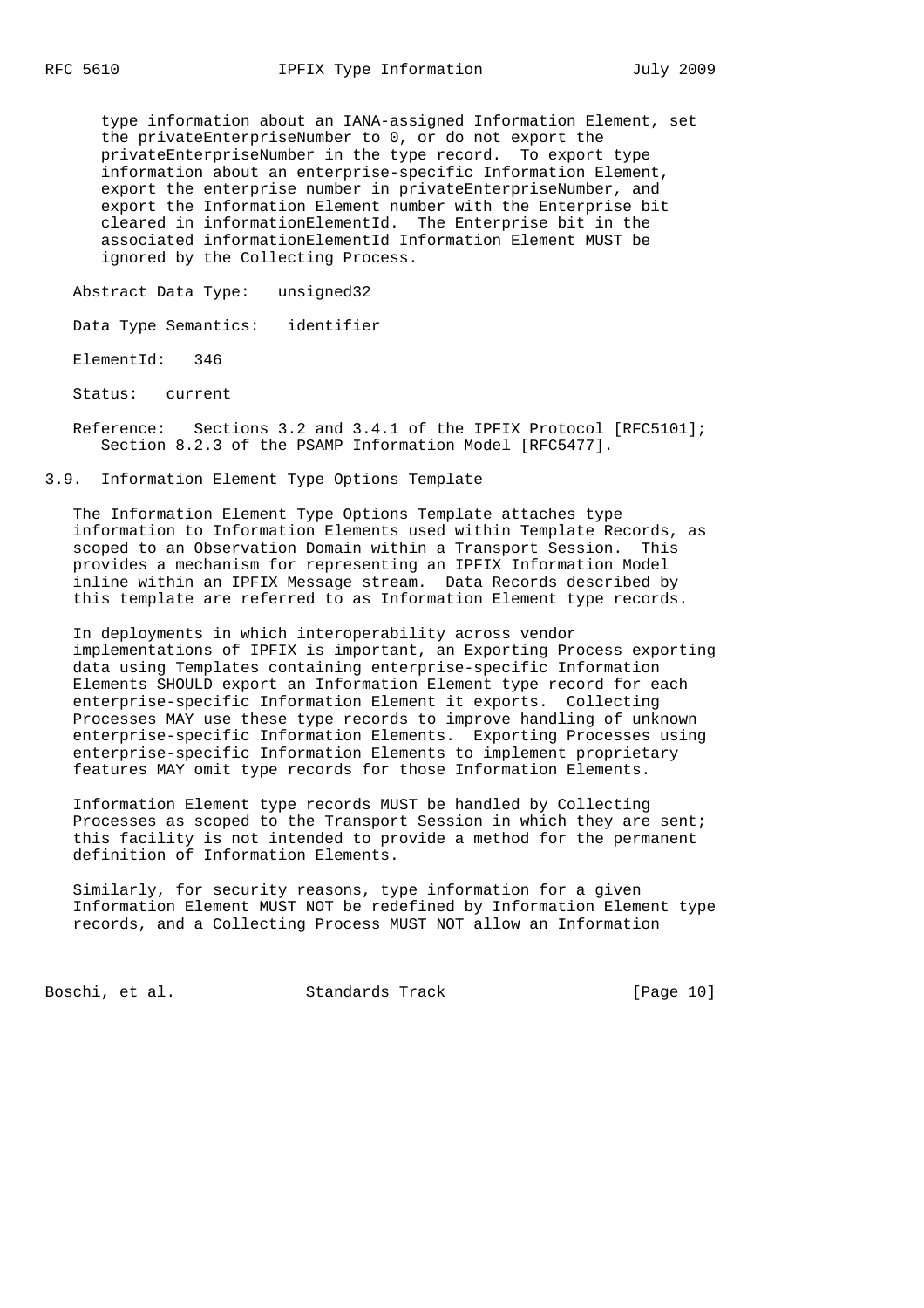Element type record to replace its own internal definition of an Information Element. Information Element type records SHOULD NOT be duplicated in a given Observation Domain within a Transport Session. Once an Information Element type record has been exported for a given Information Element within a given Transport Session, all subsequent type records for that Information Element MUST be identical. Information Elements for which a Collecting Process receives conflicting semantic or type information MUST be ignored.

 Note that while this template MAY be used to export information about any Information Element, including those registered with IANA, Exporting Processes SHOULD NOT export any type records that could be reasonably assumed to duplicate type information available at the Collecting Process. This mechanism is not intended as a replacement for Exporting and Collecting Processes keeping up to date with changes to the IANA registry; such an update mechanism is out of scope for this document.

 The template SHOULD contain the Information Elements in Table 4, below, as defined in the PSAMP Information Model [RFC5477] and in this document, above.

| ΙE                                 | Description                                                                                                                                                                                                                                            |  |  |  |  |  |
|------------------------------------|--------------------------------------------------------------------------------------------------------------------------------------------------------------------------------------------------------------------------------------------------------|--|--|--|--|--|
| informationElementId [scope]       | The Information Element<br>identifier of the Information<br>Element described by this type<br>record. This Information Element<br>MUST be defined as a Scope Field.<br>See the PSAMP Information Model<br>[RFC5477] for a definition of<br>this field. |  |  |  |  |  |
| privateEnterpriseNumber<br>[scope] | The Private Enterprise number of<br>the Information Element described<br>by this type record. This<br>Information Element MUST be<br>defined as a Scope Field.                                                                                         |  |  |  |  |  |
| informationElementDataType         | The storage type of the specified<br>Information Element.                                                                                                                                                                                              |  |  |  |  |  |
| informationElementSemantics        | The semantic type of the<br>specified Information Element.                                                                                                                                                                                             |  |  |  |  |  |
| informationElementUnits            | The units of the specified<br>Information Element. This<br>element SHOULD be omitted if the<br>Information Element is a unitless<br>quantity, or a not a quantity or<br>counter.                                                                       |  |  |  |  |  |

Boschi, et al. Standards Track [Page 11]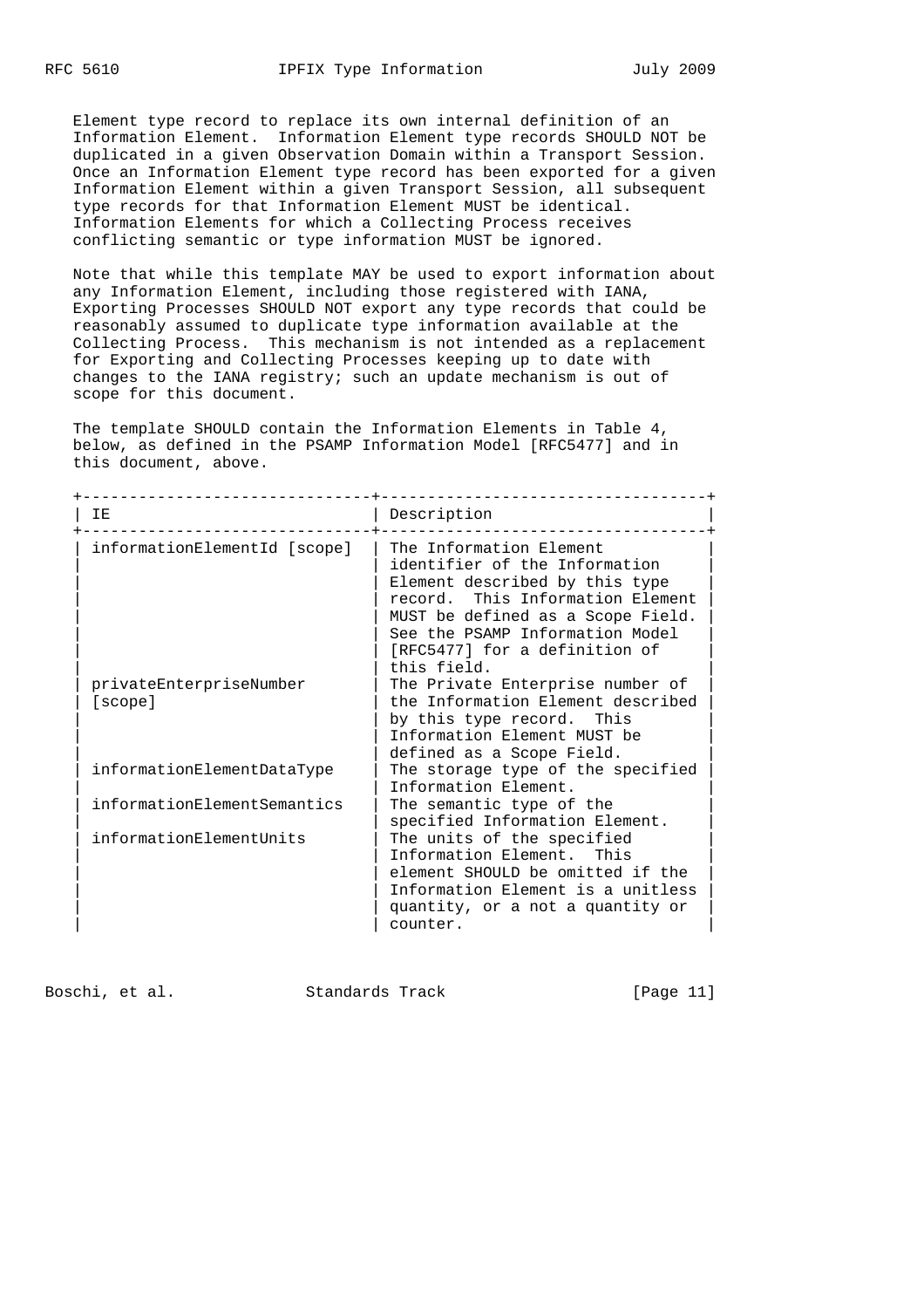| IE (Continued)                | Description (Continued)                                                                                                                                                                                                           |
|-------------------------------|-----------------------------------------------------------------------------------------------------------------------------------------------------------------------------------------------------------------------------------|
| informationElementRangeBegin  | The low end of the range of<br>acceptable values for the<br>specified Information Element.<br>This element SHOULD be omitted if<br>the beginning of the Information<br>Element's acceptable range is<br>defined by its data type. |
| informationElementRangeEnd    | The high end of the range of<br>acceptable values for the<br>specified Information Element.<br>This element SHOULD be omitted if<br>the end Information Element's<br>acceptable range is defined by<br>its data type.             |
| informationElementName        | The name of the specified<br>Information Element.                                                                                                                                                                                 |
| informationElementDescription | A human-readable description of<br>the specified Information<br>Element. This element MAY be<br>omitted in the interest of export<br>efficiency.                                                                                  |

Table 4: IE Type Options

## 3.10. Data Type and Semantics Restrictions

 Note that the informationElementSemantics values defined in Section 3.2 of [RFC5102] are primarily intended to differentiate semantic interpretation of numeric values, and that not all combinations of the informationElementDataType and informationElementSemantics Information Elements are valid; e.g., a counter cannot be encoded as an IPv4 address. The following are acceptable values of informationElementSemantics:

- o Any value is valid for unsigned informationElementDataType values ("unsigned8", "unsigned16", "unsigned32", or "unsigned64").
- o Any value except "flags" is valid for signed informationElementDataType values ("signed8", "signed16", "signed32", or "signed64").
- o Any value except "identifier" or "flags" is valid for floating point informationElementDataType values ("float32" or "float64").

Boschi, et al. Standards Track [Page 12]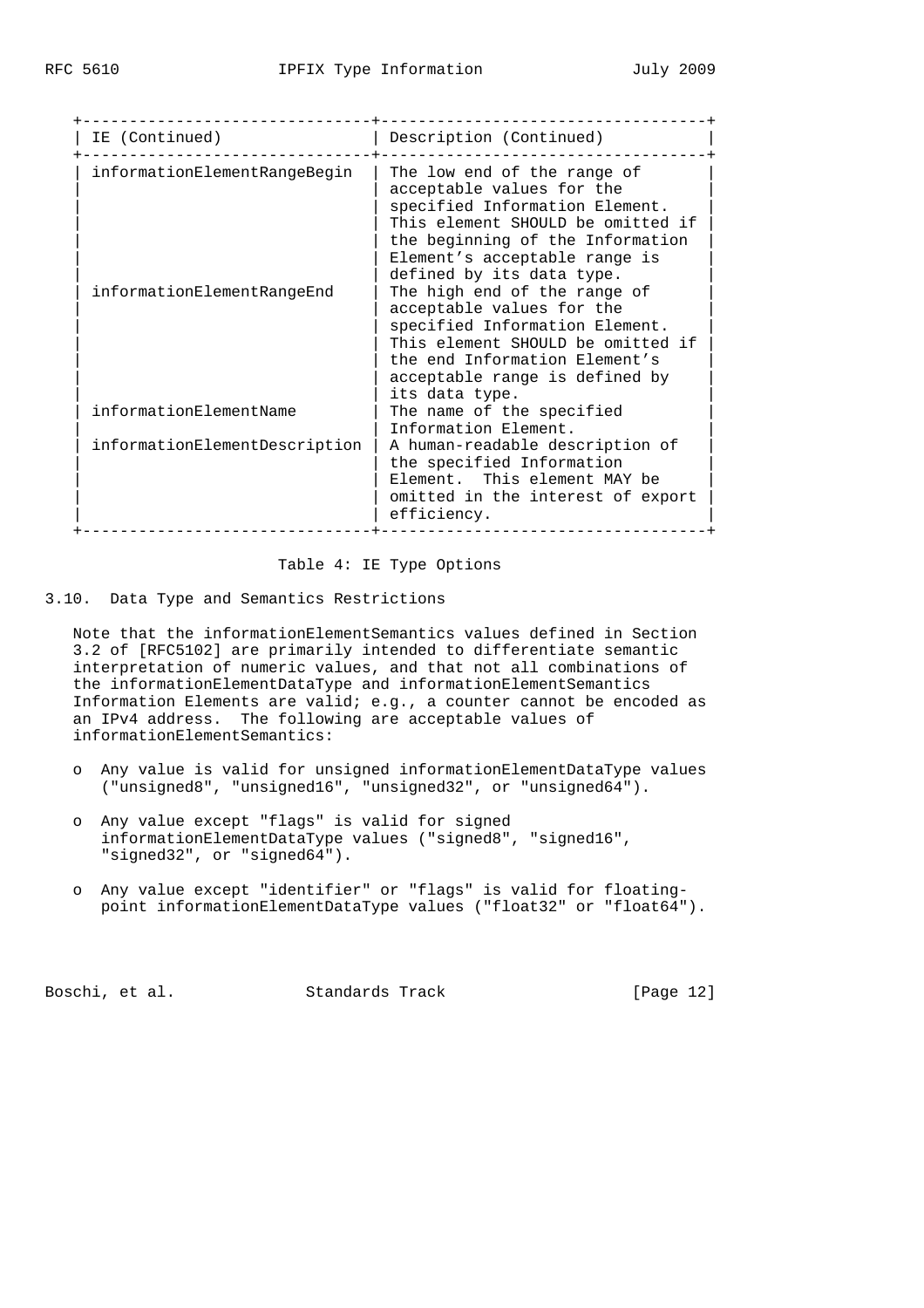o Only "default" is valid for all other informationElementDataType values ("octetArray", "boolean", "macAddress", "string", "dateTimeSeconds", "dateTimeMilliseconds", "dateTimeMicroseconds", "dateTimeNanoseconds", "ipv4Address", or "ipv6Address").

 Information Element type records containing invalid combinations of informationElementSemantics and informationElementDataType MUST NOT be sent by Exporting Processes, and MUST be ignored by Collecting Processes.

 Future Standards Actions that modify the Information Element Data Type subregistry or the Information Element Semantics subregistry should contain a Data Type and Semantics Restrictions section such as this one to define allowable combinations of type and semantics information.

4. Security Considerations

 The same security considerations as for the IPFIX Protocol [RFC5101] apply.

 In addition, attention must be paid to the handling of Information Element type records at the Collecting Process. Type information precedence rules defined above (a Collecting Process' current knowledge overrides type records; types are not redefinable during a session) are designed to minimize the opportunity for an attacker to maliciously redefine the data model.

 Note that Information Element type records may contain two strings describing Information Elements: informationElementName and informationElementDescription. IPFIX strings on the wire are length prefixed and UTF-8 [RFC3629] encoded, most often within an IPFIX variable-length Information Element, which mitigates the risk of unterminated-string attacks against IPFIX Collecting Processes. However, care should still be taken when handling strings within the type system of the Collecting Process.

 First, Collecting Processes should pay particular attention to buffer sizes converting between length-prefixed and null-terminated strings. Exporting Processes MUST NOT export, and Collecting Processes MUST ignore, any informationElementName or informationElementDescription content that contains null characters (U+0000) in order to ensure buffer and string lengths are consistent.

 Also, note that there is no limit to IPFIX string length beyond that inherent in the protocol. The maximum IPFIX string length is 65512 octets (maximum message length (65535), minus message header (16), minus set header (4), minus long variable length field (3)).

Boschi, et al. Standards Track [Page 13]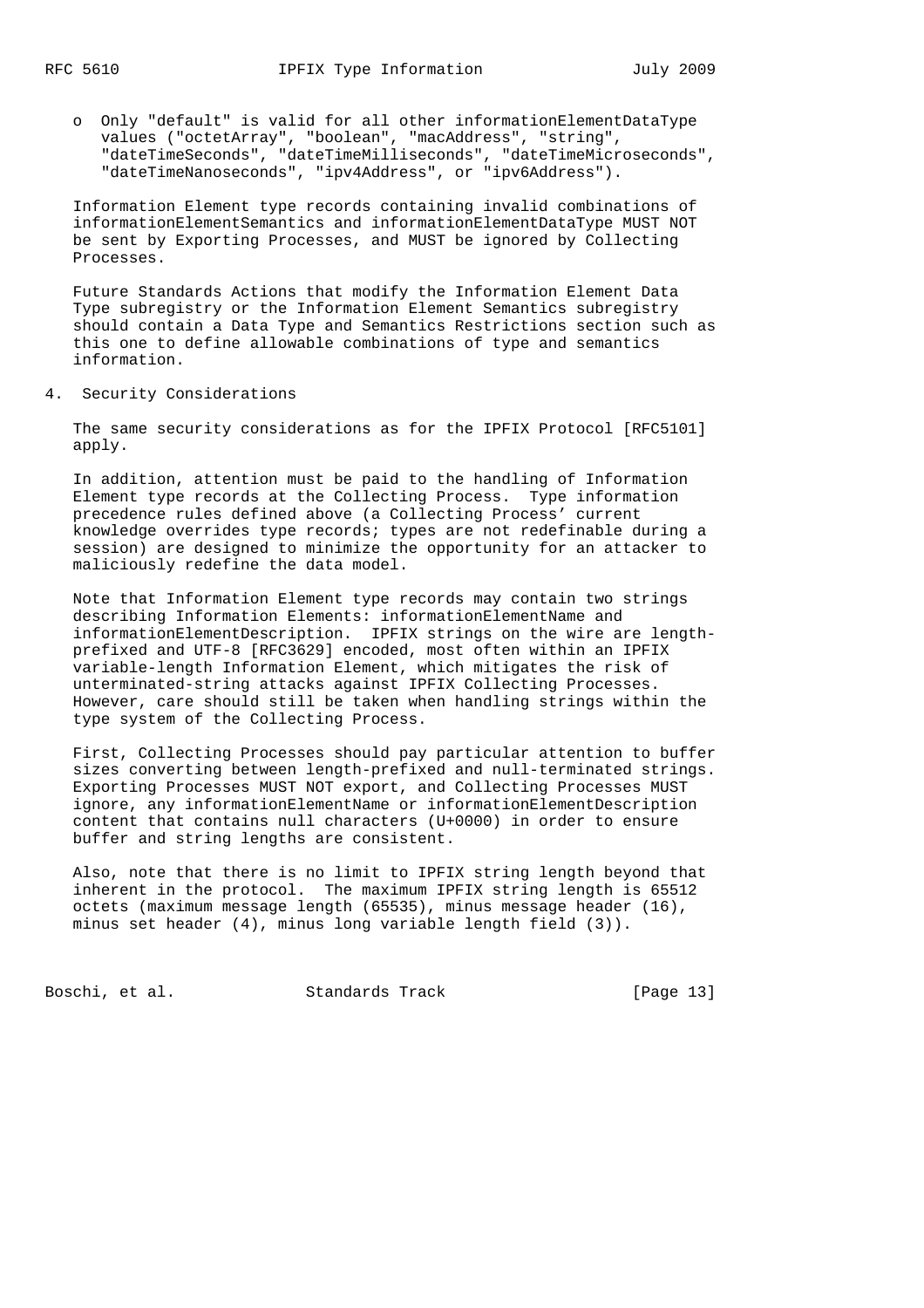Specifically, although the informationElementName of all IANA Information Elements at the time of this writing is less than about 40 octets, and the informationElementDescription is less than 4096 octets, either of these Information Elements may contain strings up to 65512 octets long.

5. IANA Considerations

 This document specifies several new IPFIX Information Elements in the IPFIX Information Element registry as defined in Section 3 above. IANA has assigned the following Information Element numbers for their respective Information Elements as specified below:

- o Information Element Number 339 for the informationElementDataType Information Element
- o Information Element Number 340 for the informationElementDescription Information Element
- o Information Element Number 341 for the informationElementName Information Element
- o Information Element Number 342 for the informationElementRangeBegin Information Element
- Information Element Number 343 for the informationElementRangeEnd Information Element
- o Information Element Number 344 for the informationElementSemantics Information Element
- o Information Element Number 345 for the informationElementUnits Information Element
- o Information Element Number 346 for the privateEnterpriseNumber Information Element

 IANA has created an Information Element Data Type subregistry for the values defined for the informationElementDataType Information Element. Entries may be added to this subregistry subject to a Standards Action [RFC5226].

 IANA has created an Information Element Semantics subregistry for the values defined for the informationElementSemantics Information Element. Entries may be added to this subregistry subject to a Standards Action [RFC5226].

Boschi, et al. Standards Track [Page 14]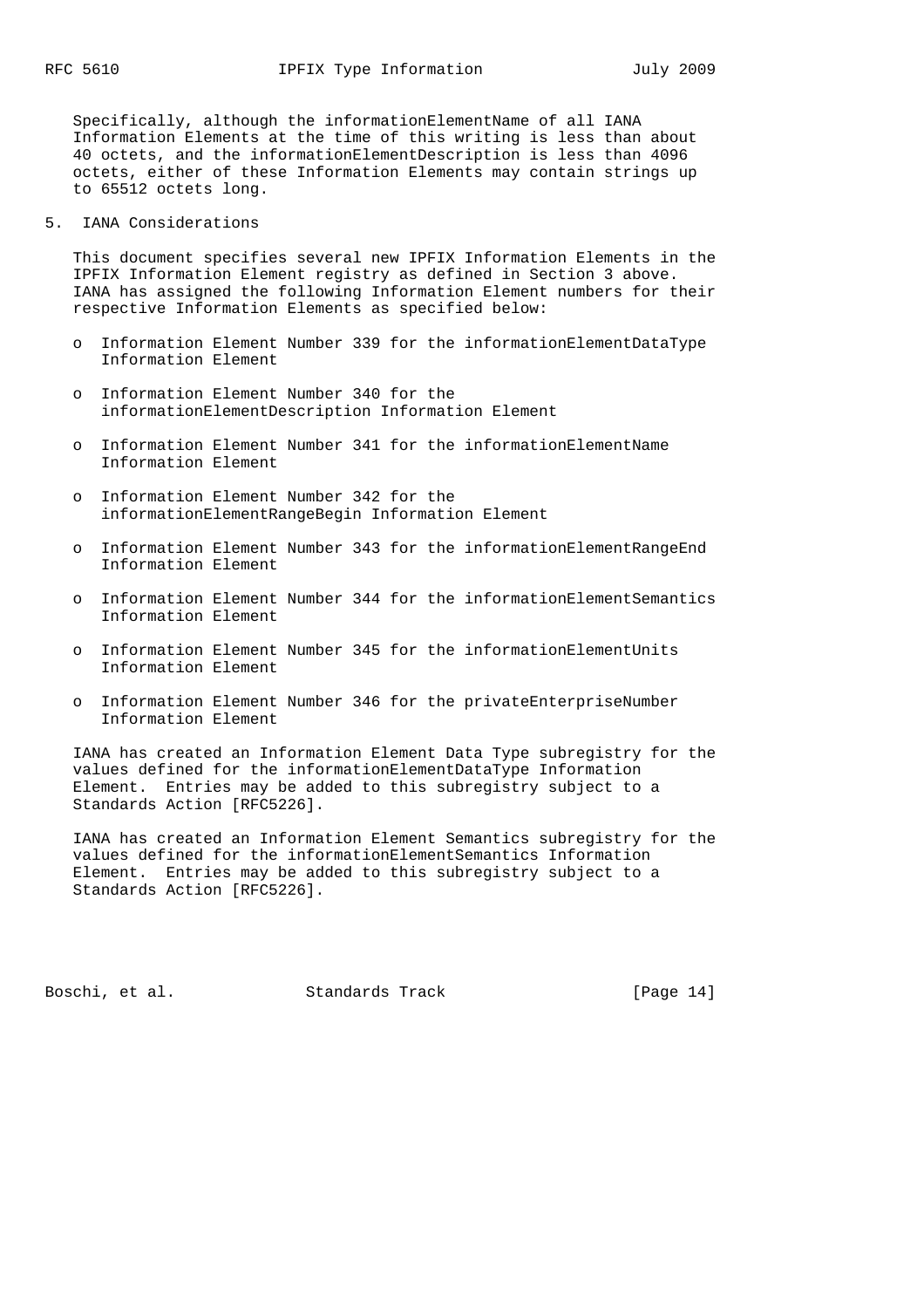IANA has created an Information Element Units subregistry for the values defined for the informationElementUnits Information Element. Entries may be added to this subregistry on an Expert Review [RFC5226] basis.

6. Acknowledgements

 Thanks to Paul Aitken and Gerhard Muenz for the detailed reviews, and to David Moore for first raising this issue to the IPFIX mailing list. Thanks to the PRISM project for its support of this work.

- 7. References
- 7.1. Normative References
	- [RFC5101] Claise, B., "Specification of the IP Flow Information Export (IPFIX) Protocol for the Exchange of IP Traffic Flow Information", RFC 5101, January 2008.
	- [RFC5102] Quittek, J., Bryant, S., Claise, B., Aitken, P., and J. Meyer, "Information Model for IP Flow Information Export", RFC 5102, January 2008.
	- [RFC5477] Dietz, T., Claise, B., Aitken, P., Dressler, F., and G. Carle, "Information Model for Packet Sampling Exports", RFC 5477, March 2009.
	- [RFC3629] Yergeau, F., "UTF-8, a transformation format of ISO 10646", STD 63, RFC 3629, November 2003.
	- [RFC2277] Alvestrand, H., "IETF Policy on Character Sets and Languages", BCP 18, RFC 2277, January 1998.
	- [RFC2482] Whistler, K. and G. Adams, "Language Tagging in Unicode Plain Text", RFC 2482, January 1999.
	- [RFC4646] Phillips, A. and M. Davis, "Tags for Identifying Languages", BCP 47, RFC 4646, September 2006.
	- [RFC5226] Narten, T. and H. Alvestrand, "Guidelines for Writing an IANA Considerations Section in RFCs", BCP 26, RFC 5226, May 2008.
	- [RFC2119] Bradner, S., "Key words for use in RFCs to Indicate Requirement Levels", BCP 14, RFC 2119, March 1997.

Boschi, et al. Standards Track [Page 15]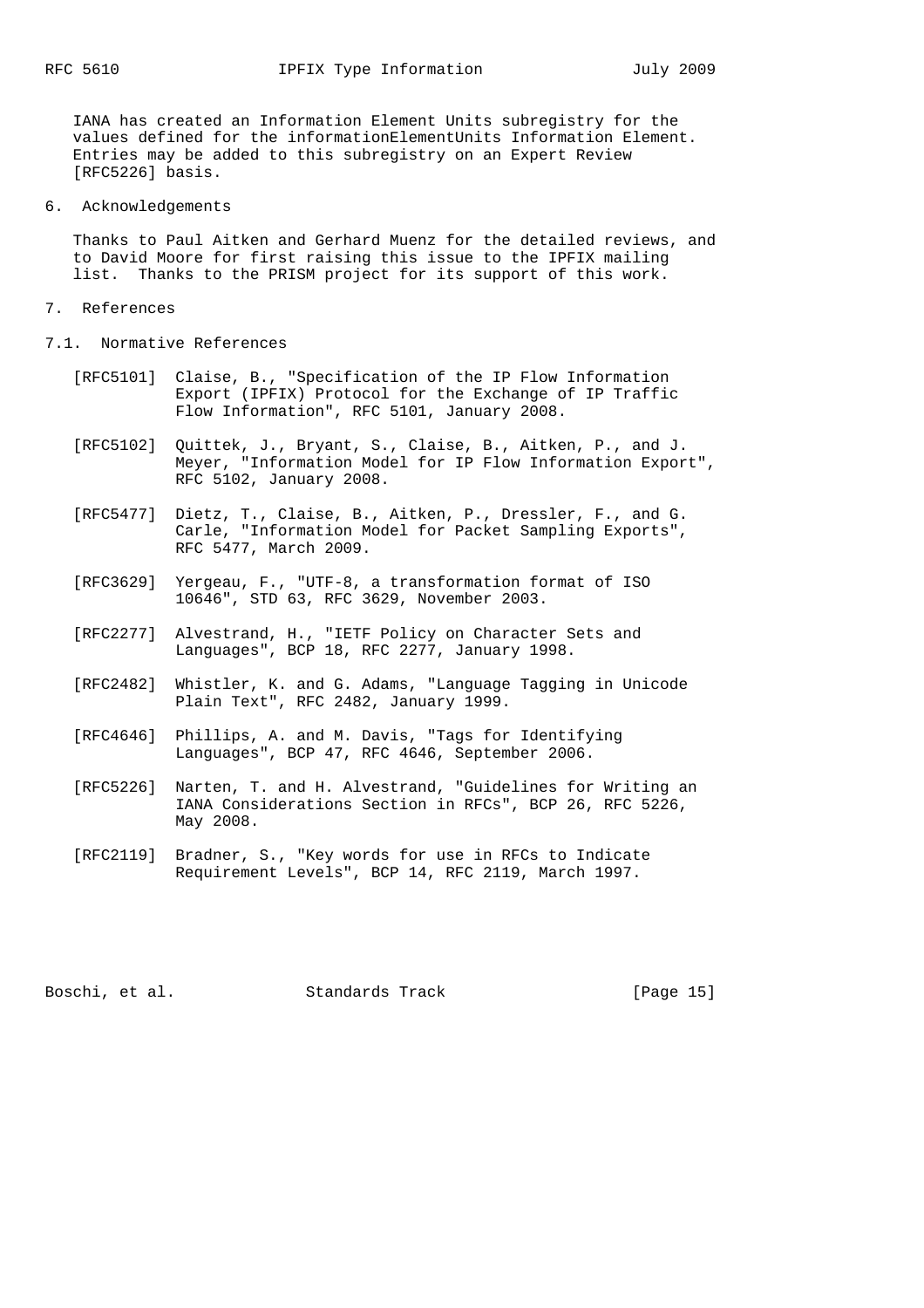# 7.2. Informative References

- [RFC3917] Quittek, J., Zseby, T., Claise, B., and S. Zander, "Requirements for IP Flow Information Export (IPFIX)", RFC 3917, October 2004.
- [RFC5470] Sadasivan, G., Brownlee, N., Claise, B., and J. Quittek, "Architecture for IP Flow Information Export", RFC 5470, March 2009.

Boschi, et al. Standards Track [Page 16]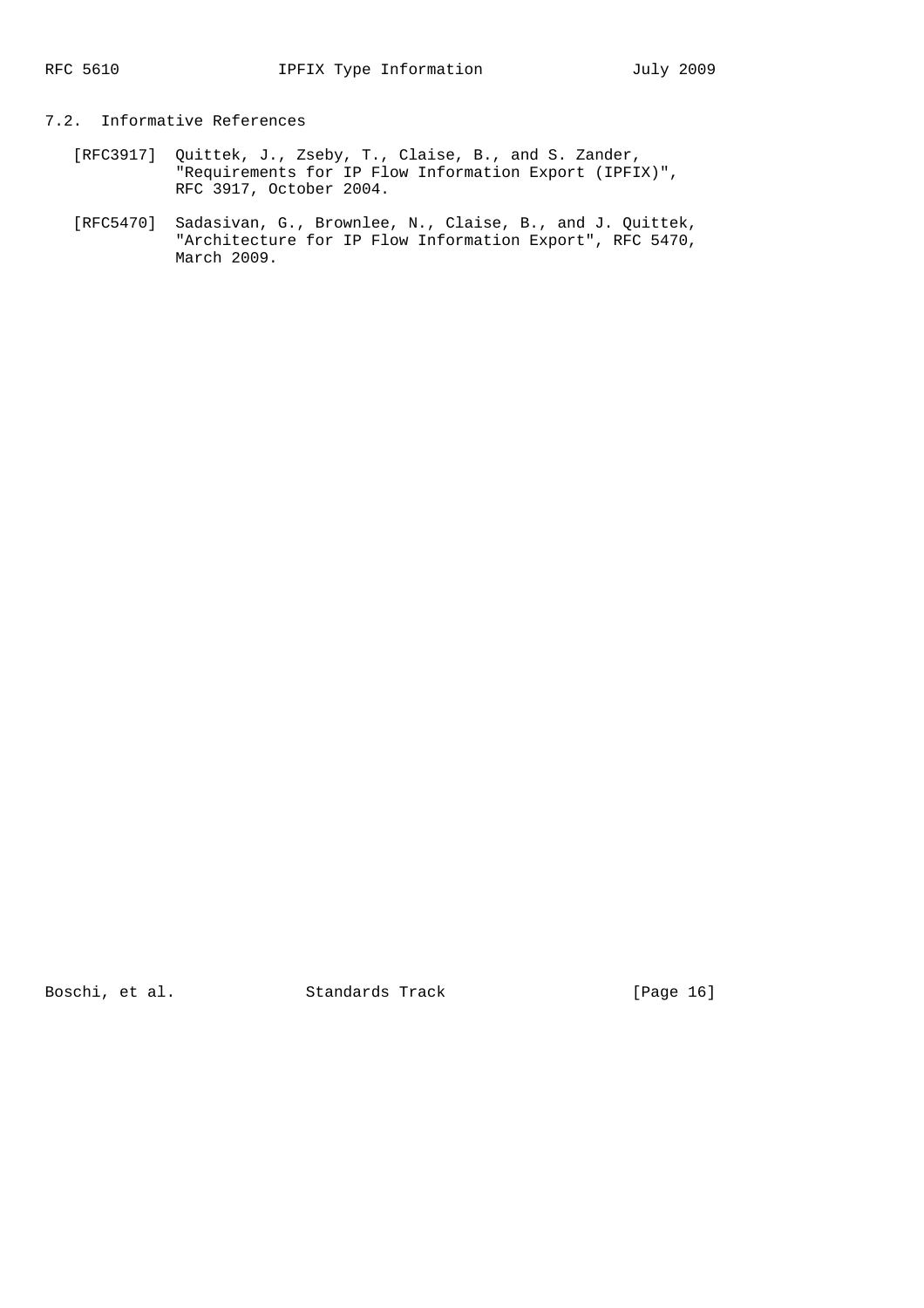Appendix A. Examples

 The following example illustrates how the type information extension mechanism defined in this document may be used to describe the semantics of enterprise-specific Information Elements. The Information Elements used in this example are as follows:

- o initialTCPFlags, an example private IE 14, 1 octet, the TCP flags on the first TCP packet in the flow.
- o unionTCPFlags, an example private IE 15, 1 octet, the union of the TCP flags on all packets after the first TCP packet in the flow.

 An Exporting Process exporting flows containing these Information Elements might use a Template like the following:

| -+-+-+-+-+-+-+-+-+-+                                          |          | 0 1 2 3 4 5 6 7 8 9 0 1 2 3 4 5 6 7 8 9 0 1 2 3 4 5 6 7 8 9 0 1<br>-+-+-+-+-+-+-+-+-+-+-+<br>-+-+-+-+-+-+-+-+-+-+-+ |
|---------------------------------------------------------------|----------|---------------------------------------------------------------------------------------------------------------------|
| Set ID = $2$                                                  |          | Length = $52$                                                                                                       |
| Template ID = $256$                                           |          | Field Count = 9                                                                                                     |
| -+-+-+-+-+-+-+-+-+-+-+-+-+-+-+-+-+-+-+-<br>0 flowStartSeconds |          | -+-+-+-+-+-+-+-+-+-+-+<br>$150$ $\vert$<br>Field Length =<br>- 4                                                    |
| sourceIPv4Address<br>0 I                                      |          | 8  <br>Field Length $= 4$                                                                                           |
| 0 destinationIPv4Address 12                                   |          | Field Length =<br>4                                                                                                 |
| sourceTransportPort<br>0 <sup>1</sup>                         |          | 7 <sup>1</sup><br>Field Length =<br>- 2                                                                             |
| 0 destinationTransportPort 11   Field Length = 2              |          |                                                                                                                     |
| octetTotalCount                                               | 85       | Field Length =<br>-4                                                                                                |
| (initialTCPFlags)                                             |          | 14   Field Length = 1                                                                                               |
|                                                               |          | Private Enterprise Number                                                                                           |
| -+-+-+-+-+-+-+-+-+-+-+<br>(unionTCPFlags)                     | 15       | -+-+-+-+-+-+-+-+-+-+-+<br>Field Length $=$ 1                                                                        |
|                                                               |          | Private Enterprise Number                                                                                           |
| protocolIdentifier                                            | $4 \mid$ | Field Length =                                                                                                      |
|                                                               |          |                                                                                                                     |

Figure 1: Template with Enterprise-Specific IEs

Boschi, et al. Standards Track [Page 17]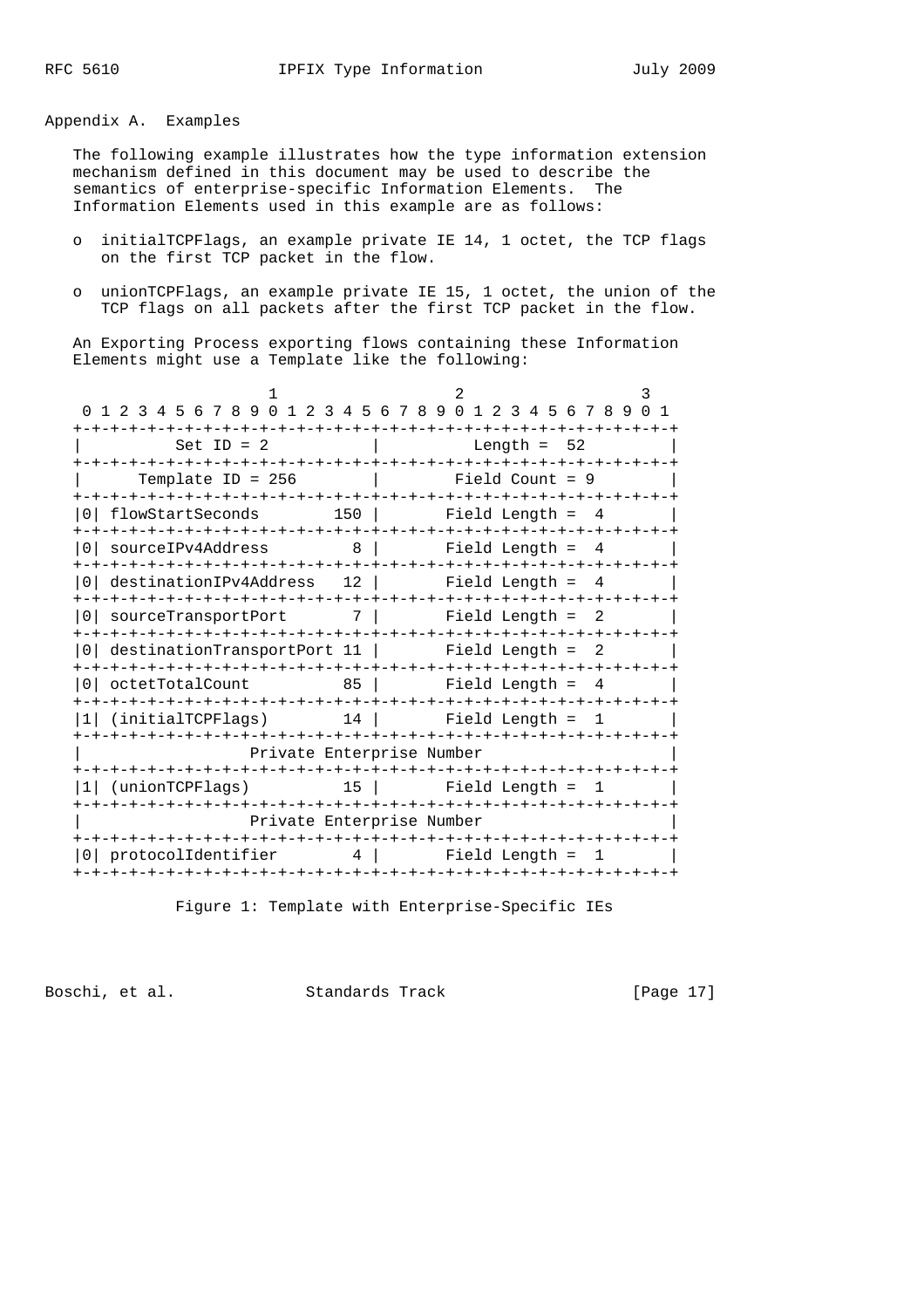However, a Collecting Process receiving Data Sets described by this Template can only treat the enterprise-specific Information Elements as opaque octets; specifically, there is no hint to the collector that they contain flag information. To use the type information extension mechanism to address this problem, the Exporting Process would first export the Information Element Type Options Template described in Section 3.9 above:

| 0 1 2 3 4 5 6 7 8 9 0 1 2 3 4 5 6 7 8 9 0 1 2 3 4 5 6 7 8 9 |                                       |     |
|-------------------------------------------------------------|---------------------------------------|-----|
|                                                             | -+-+-+-+-+-+-+-+-+-+-+-+-+-+-+-+-+-+- |     |
| $Set ID = 3$                                                | Length = $26$                         |     |
|                                                             |                                       |     |
| Template ID = $257$                                         | Field Count = 4                       |     |
|                                                             |                                       |     |
| Scope Field Count = $2$   0  priv. EnterpriseNumber         |                                       | 346 |
|                                                             |                                       |     |
| Field Length = $4$                                          | 0 informationElementId                | 303 |
|                                                             |                                       |     |
| Field Length = $2$                                          | $ 0 $ inf.El.DataType                 | 339 |
|                                                             |                                       |     |
| Field Length $= 1$                                          | $ 0 $ inf.El.Semantics                | 344 |
|                                                             |                                       |     |
| Field Length = $1$                                          | 0 <br>inf.El.Name                     | 341 |
|                                                             |                                       |     |
| Field Length = $65536$                                      |                                       |     |
| -+-+-+-+-+-+-+-+-+-+-+-+-+-+-+-+-                           |                                       |     |

Figure 2: Example Information Element Type Options Template

 Then, the Exporting Process would export two records described by the Example Information Element Type Options Template to describe the enterprise-specific Information Elements:

Boschi, et al. Standards Track [Page 18]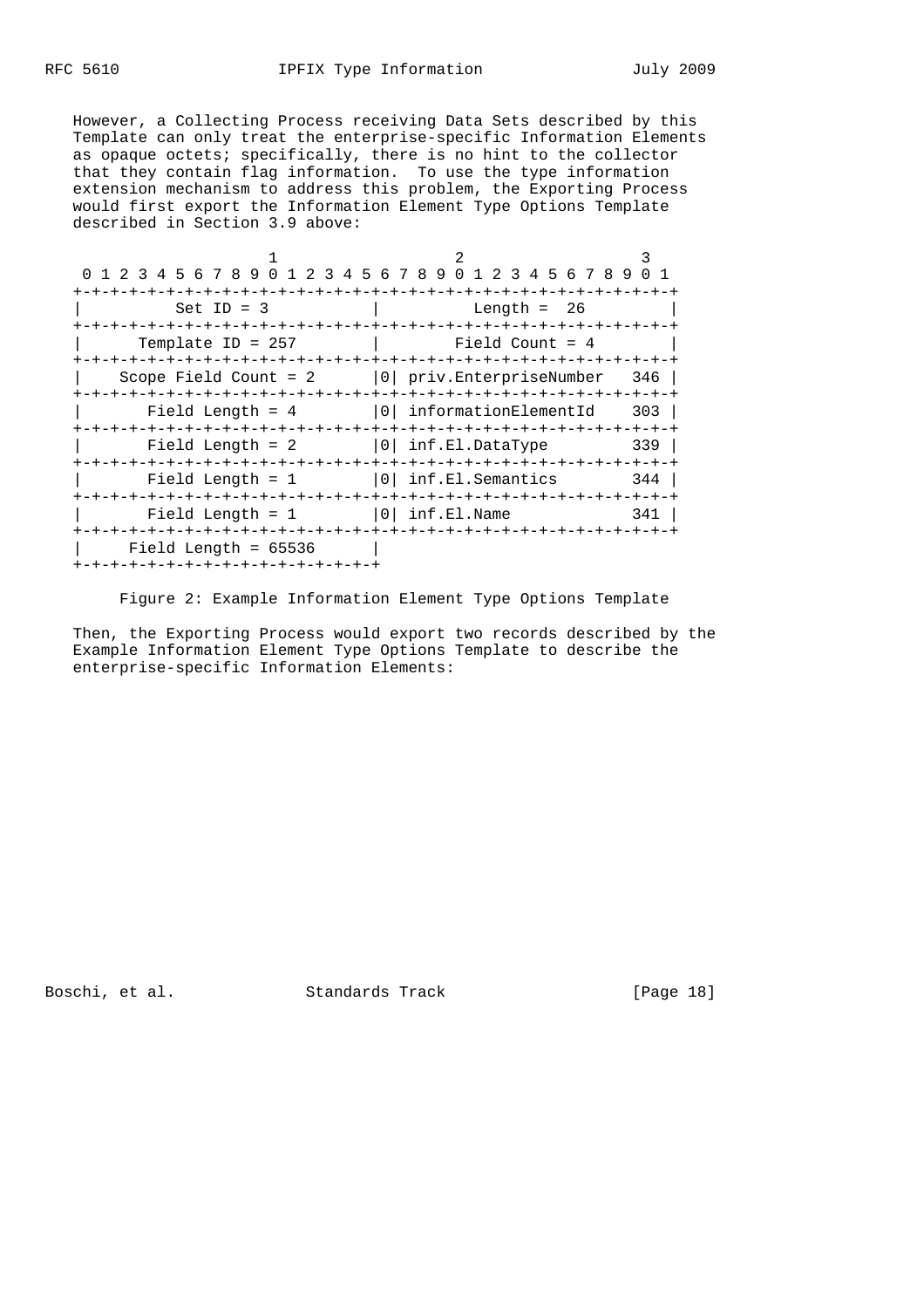1 2 3 0 1 2 3 4 5 6 7 8 9 0 1 2 3 4 5 6 7 8 9 0 1 2 3 4 5 6 7 8 9 0 1 +-+-+-+-+-+-+-+-+-+-+-+-+-+-+-+-+-+-+-+-+-+-+-+-+-+-+-+-+-+-+-+-+ | Set ID = 257 | Length = 50 | +-+-+-+-+-+-+-+-+-+-+-+-+-+-+-+-+-+-+-+-+-+-+-+-+-+-+-+-+-+-+-+-+ | Private Enterprise Number | +-+-+-+-+-+-+-+-+-+-+-+-+-+-+-+-+-+-+-+-+-+-+-+-+-+-+-+-+-+-+-+-+  $|X|$  IE 14  $|0x01$  unsigned8  $|0x05$  flags +-+-+-+-+-+-+-+-+-+-+-+-+-+-+-+-+-+-+-+-+-+-+-+-+-+-+-+-+-+-+-+-+ | 15 length | | +-+-+-+-+-+-+-+-+ | | "initialTCPFlags" | | | +-+-+-+-+-+-+-+-+-+-+-+-+-+-+-+-+-+-+-+-+-+-+-+-+-+-+-+-+-+-+-+-+ | Private Enterprise Number | +-+-+-+-+-+-+-+-+-+-+-+-+-+-+-+-+-+-+-+-+-+-+-+-+-+-+-+-+-+-+-+-+  $|0x01$  unsigned8  $|0x05$  flags  $|$  +-+-+-+-+-+-+-+-+-+-+-+-+-+-+-+-+-+-+-+-+-+-+-+-+-+-+-+-+-+-+-+-+ | 13 length | | +-+-+-+-+-+-+-+-+ "unionTCPFlags" | | +-+-+-+-+-+-+-+-+-+-+-+-+-+-+-+-+ | | +-+-+-+-+-+-+-+-+-+-+-+-+-+-+-+-+

Figure 3: Type Record Example

Boschi, et al. Standards Track [Page 19]